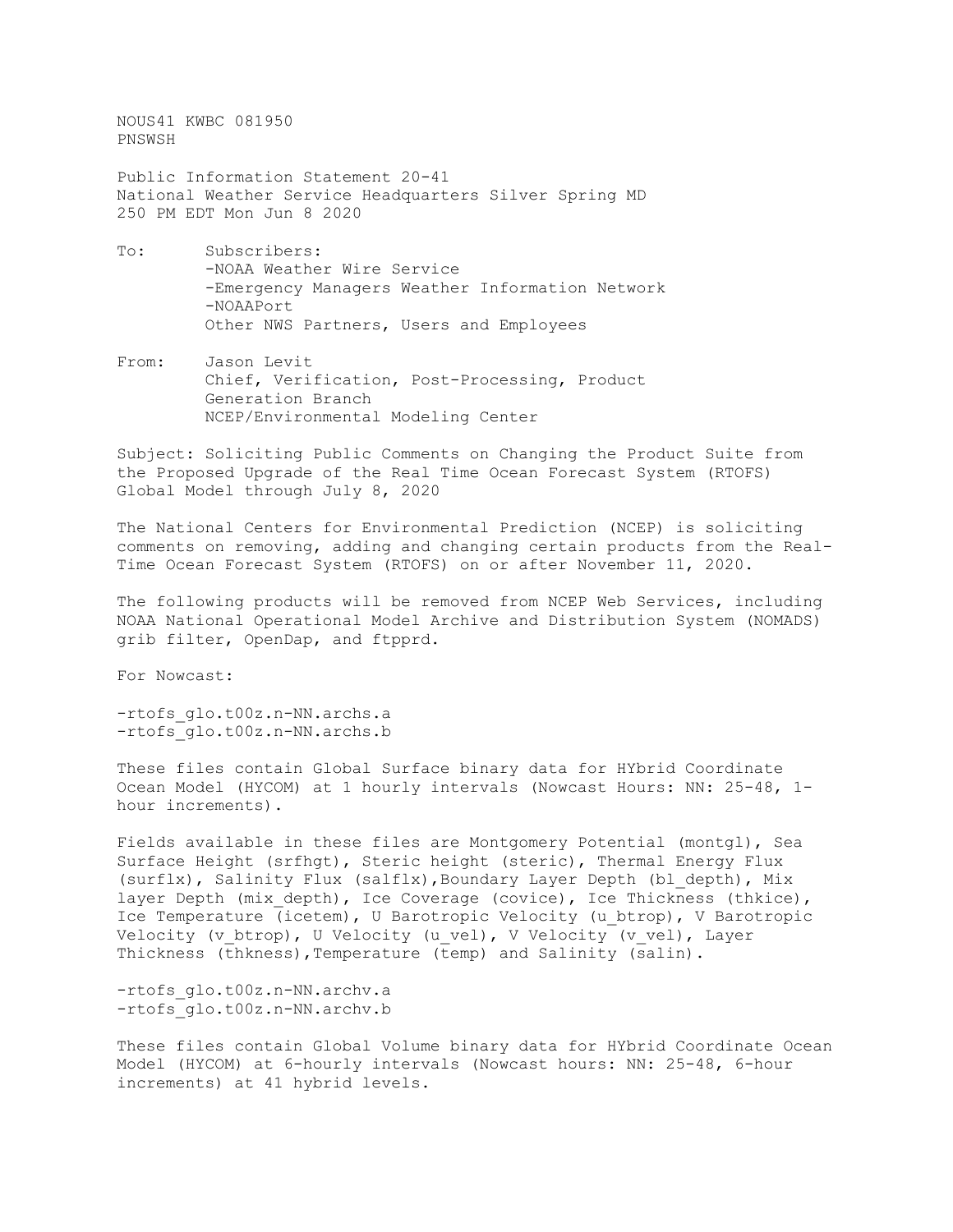Fields available in these files are Montgomery Potential (montgl), Sea Surface Height (srfhgt), Steric height (steric), Thermal Energy Flux (surflx), Salinity Flux (salflx),Boundary Layer Depth (bl\_depth), Mix layer Depth (mix depth), Ice Coverage (covice), Ice Thickness (thkice), Ice Temperature (icetem), U Barotropic Velocity (u\_btrop), V Barotropic Velocity (v btrop), U Velocity (u vel), V Velocity (v vel), Layer Thickness (thkness), Temperature (temp) and Salinity (salin).

Nowcast in the new upgrade is run for one day (n-24 to n00) and hence the above files are removed. For n-48 to n-24, users can use the previous day nowcast files from n-24 to n00.

-rtofs\_glo\_2ds\_nNNN\_3hrly\_[diag/prog].nc

These files contain Global Surface data in netCDF format in 3-hourly intervals (Nowcast hours: NNN: 000 to 048 in 3-hour increments).

-rtofs\_glo\_2ds\_nNNN\_daily\_[diag/prog].nc

These files contain Global Surface data in netCDF format in daily/24-hour intervals (Nowcast hours: NNN:000 to 048 in 24-hour increments).

Fields available in rtofs glo 2ds nNNN [3hrly/daily] diag,nc are Ice Coverage, Ice thickness, U Barotropic Velocity, V Barotropic Velocity, Sea Surface Height (SSH), Surface Boundary Layer Thickness and Mixed Layer Thickness.

Fields available in rtofs\_glo\_2ds\_nNNN\_[3hrly/daily]\_prog.nc are U Velocity, V Velocity, Sea Surface Temperature (SST), Sea Surface Salinity (SSS) and Layer Density.

The reason for removing the above nowcast files (\*prog\* and \*diag\*) is that they are redundant. In current production \*1hrly\* files get copied to \*3hrly\* and \*daily\* files. So, we have three copies of the same file which causes redundancy. Hence, we plan to have one copy of the files with \*hrly\* and \*daily\* removed from the filenames (more on that below).

-rtofs\_glo\_3dz\_nNNN\_6hrly\_hvr\_REGION.nc

These files contain Regional Volume data in netCDF format in 6-hourly intervals [Nowcast hours: NNN: 030, 036, 042, 048]. Regions available are REGION US East, US West and Alaska [REGION: US east, US west alaska].

Fields available in these files are U Velocity (u), V Velocity (v), Temperature and Salinity.

-rtofs qlo.t00z.n048 REGION std.grb2

This file contains Regional Surface data in gridded binary version 2 (GRIB2) format (REGION: alaska, arctic, bering, guam, gulf\_alaska, honolulu, hudson baffin,samoa,trop paci lowres, west atl, west conus).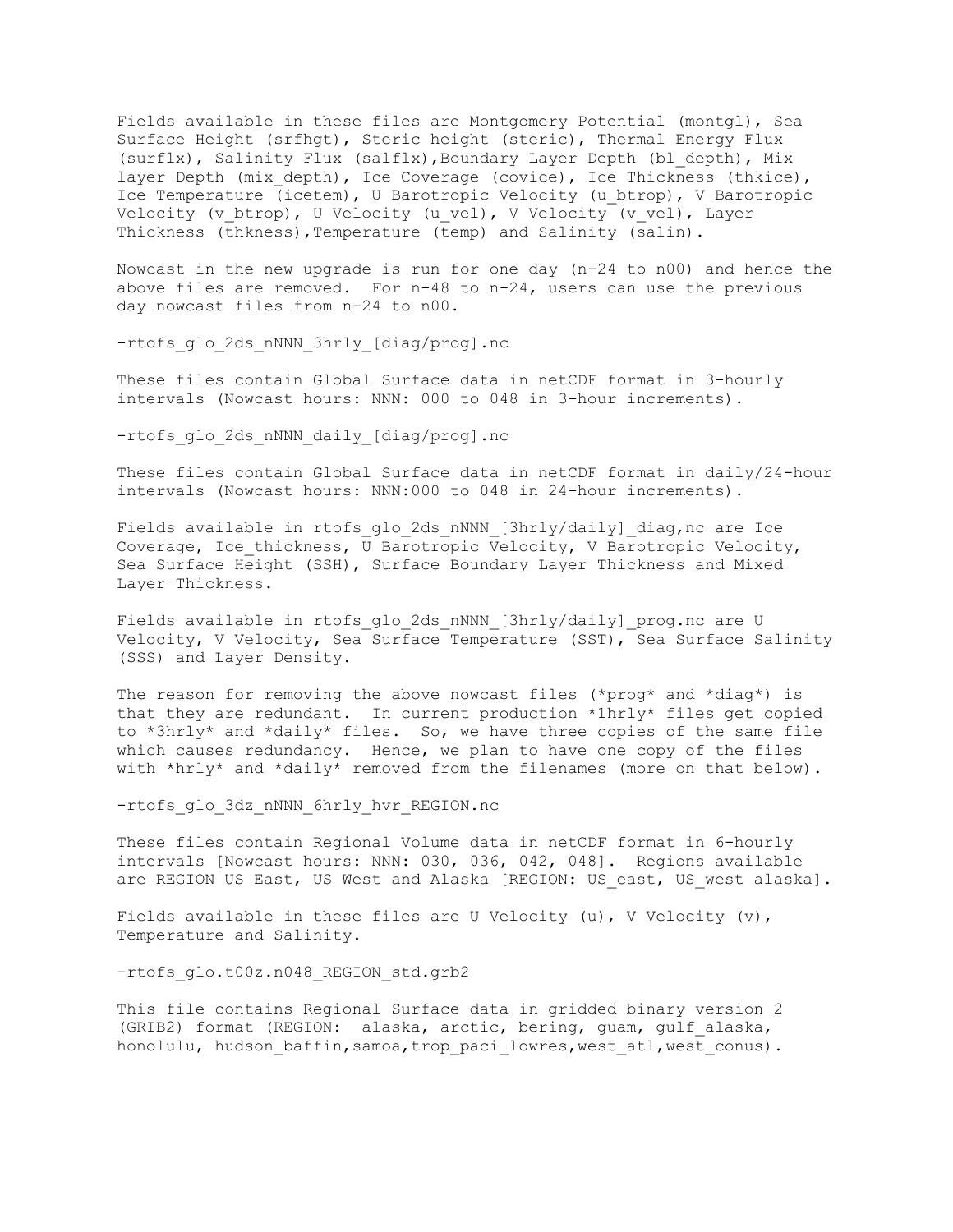Fields available in this file are Temperature (wtmp), Salinity (salty), U Velocity (UOGRD), V Velocity (VOGRD), U Barotropic Velocity (UBARO), V Barotropic Velocity (VBARO), Sea Surface Height (SSHG).

Nowcast in the new upgrade is run for one day (n-24 to n00) and hence the above files are removed. For n-48 to n-24, users can use the previous day nowcast files from n-24 to n00.

For Forecast:

-rtofs\_glo\_2ds\_fNNN\_3hrly\_[diag/prog].nc

These files contain Global Surface data in netCDF format in 3-hourly intervals (Forecast Hours: NNN: 000 to 072; 3-hourly intervals).

-rtofs\_glo\_2ds\_fNNN\_daily\_[diag/prog].nc

These files contain Global Surface data in netCDF format in daily/24-hour intervals (Forecast Hours: NNN:000 to 192 in 24-hour increments).

Fields available in rtofs\_glo\_2ds\_fNNN\_[3hrly/daily]\_diag,nc are Ice Coverage , Ice thickness , U Barotropic Velocity, V Barotropic Velocity, Sea Surface Height (SSH), Surface Boundary Layer Thickness and Mixed Layer Thickness.

Fields available in rtofs\_glo\_2ds\_fNNN\_[3hrly/daily]\_prog.nc are U Velocity, V Velocity, Sea Surface Temperature (SST), Sea Surface Salinity (SSS) and Layer Density.

The reason for removing the above forecast files (\*prog\* \*diag\*) is that they are redundant. In the current production, \*1hrly\* files get copied to \*3hrly\* and \*daily\* files. So, we have three copies of the same file which causes redundancy. Hence, we plan to have one copy of the files with \*hrly\* \*daily\* removed from the filenames (more on that below).

The following products will be changed on the web services:

rtofs\_glo\_[2ds]\_[f/n]NNN\_1hrly\_[diag].nc

These files contain Global Surface data in netCDF format in 1-hourly intervals for both nowcast and forecast [f/n] (Nowcast Hours: NNN: 000 to 024 and Forecast Hours: NNN : 000 to 192).

Ice coverage and Ice thickness will be removed from the "diag" files and added on to Global Surface ice data files in netCDF format in 1-hourly intervals for both nowcast and forecast. This \*ice\* is a new file that will be provided with this upgrade rtofs glo [2ds] [f/n]NNN 1hrly ice.nc files.

Comments: Fields in \*diag\* files for both Nowcast and Forecast will have U Barotropic Velocity, V Barotropic Velocity, Sea Surface Height (SSH), Surface Boundary Layer Thickness and Mixed Layer Thickness.